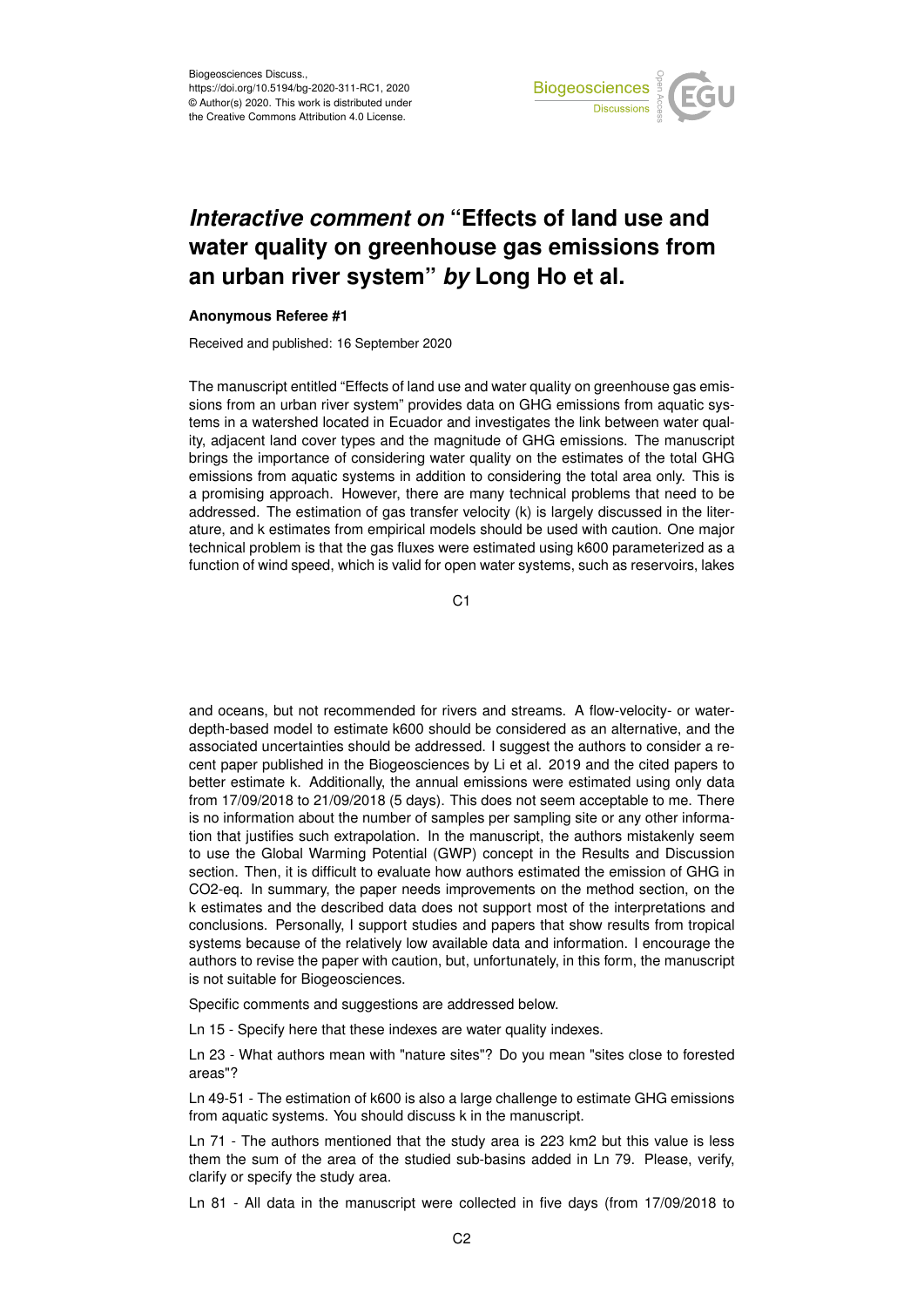21/09/2018). Is it representative to discuss temporal variation? I agree that authors can evaluate temporal variation in a day scale approach. However, data from five consecutive days do not represent the annual variability and are not enough to estimate annual emissions of GHG.

Ln 83 - This sentence is not clear and there are many assumptions in the same sentence. Why do you assume that covering only daylight will ensure the investigation of temporal effects? Additionally, the connection between oxygen and GHG emission is not as simple as you stated in this sentence. Please, rephrase or remove this sentence.

Ln 90 - How many samples per sampling sites?? Were samples collected every day in each sampling site? Ln 95 - Please, change "Hack kit" to "Hach kit" in the Supplementary Material S1.

Ln 96 - Land use is one of the main subjects of the manuscript and it is also in the paper tittle. I suggest adding a subsection in the methods (as you did with the water quality) specifying what types of land use you considered, how they were determined and the characteristics of each land use (types of forests, agricultures, urban areas etc). Additionally, I suggest using the term "land use and land cover".

Ln 150 – Authors I suggest use a different symbol for partial pressure of the gas in the adjacent air.

Ln 157 - This sentence is not clear. The total watershed area should not be used for this calculation, but the water surface area should be used.

Ln 158-161 - There is a serious conceptual problem in this sentence. GWP is based on the capacity of a given gas to absorb heat compared to CO2. And here, the authors are assuming they are "determining" the GWP of the three gases. I assume that the authors are using GWP used on the Fifth Assessment Report to calculate emission in carbon dioxide equivalent (CO2-eq).

Ln 165-170 - The cited paper addressed lakes and pond, not streams and rivers. Addi-

tionally, this sentence is displaced in the text and should be removed from the method section. The following sentences showing some results should not be here in the method section. Please, remove.

Ln 174 - Why calculate two different indexes? I suggest using only one index. Why are you using Prati and Oregon indexes? The author stated that the Oregon index was developed to express ambient water quality for general recreational use. Are the aquatic systems in the watershed for recreation purposes? If yes, I suggest the authors to describe the multiuse purpose in the Study Area section.

Ln 223 - "total emissions of the three gases per year from the whole river basin". This statement is not supported by your data because you analyzed only five consecutive days of the year. Authors should consider use "during the sampling period" instead of "per year".

Ln 247-256 - This entire paragraph does not add any useful information to the manuscript. I suggest removing this paragraph. Additionally, I suggest using only one index and focus on the relationship between the index and GHG emissions.

Figure 3 – Please, add the number of samples (n) that compose each box. And, I cannot identify which class does not have any value in the Oregon Index graphs. I suggest insert the class names in the x axis of each panel.

Ln 261-266 - This is an important information and the authors do not need both indexes to have the same conclusion. As I suggested before, use only one index.

Ln 268 - GWP should not be used here in this sentence. Please see the comments in the methods section.

Ln 271-274 – Holgerson and Raymond (2016) do not address emission from streams, as the authors stated in this sentence. They estimated emissions from non-running inland water. Please, verify.

Table 2 - What is the difference between "Urban" and "Industry"? Are urban areas

 $C<sub>3</sub>$